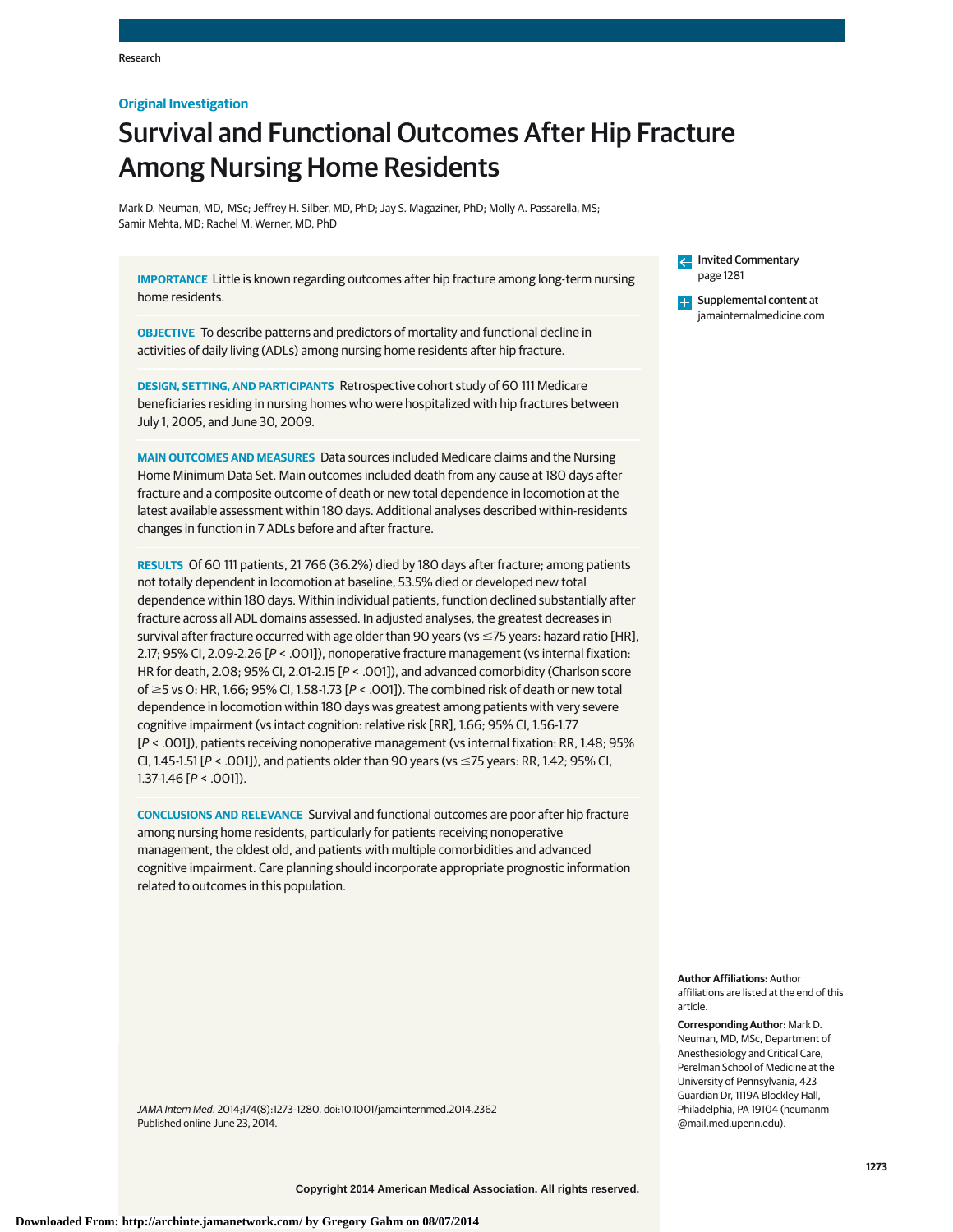ip fractures (HFs) occur more than 300 000 times each<br>year among older US adults,  $^{1,2}$  resulting in substantial mortality  $^{3,4}$  and loss of functional independence.  $^{5,6}$ <br>Posidents of long-term nursing bomes are tw year among older US adults,<sup>1,2</sup> resulting in substantial mortality<sup>3,4</sup> and loss of functional independence.<sup>5,6</sup> Residents of long-term nursing homes are twice as likely as community-dwelling individuals to sustain a  $HF<sub>7-9</sub>$  and outcomes after fracture are worse among nursing home residents than among community dwellers.<sup>10-12</sup> Nonetheless, past cohort studies of HF have commonly excluded nursing home residents, 4,5,13-15 and studies that have focused on nursing home residents with HFs have been limited by small sample sizes,<sup>12,16,17</sup> single-center designs,<sup>18-20</sup> and lack of data on functional outcomes.<sup>17,18</sup> As a result, little is currently known about patterns and predictors of mortality and functional decline among nursing home residents with HFs.

We undertook a retrospective cohort study to examine outcomes among all fee-for-service Medicare beneficiaries who were hospitalized with an acute HF between July 1, 2005, and June 30, 2009, and who were living in a nursing home prior to fracture. Our study had 3 goals: first, we aimed to characterize patterns of survival and new total dependence in locomotion among nursing home residents at 6 months and a year after HF; second, we sought to describe within-residents changes in functional dependence in 7 activities of daily living (ADLs) before and after fracture; finally, we aimed to identify risk factors associated with survival after HF, along with a composite outcome of death or new total dependence in locomotion within 180 days after fracture.

# **Methods**

## Data Sources and Study Sample

This study was approved by the institutional review boards of the Perelman School of Medicine and The Children's Hospital of Philadelphia. Our data set merged the following administrative and clinical data sources: (1) the 2005-2009 Long-Term Care Minimum Data Set (MDS), which contains standardized, validated clinical assessments completed by nurses for all residents in Medicare- or Medicaid-certified US nursing homes at the time of admission and at specified intervals thereafter $21-24$ ; (2) the 2005-2009 100% Medicare Provider Analysis and Review (MedPAR) files, which include claims for inpatient hospital care for all fee-for-service Medicare beneficiaries; and (3) the 2005-2009 Medicare Beneficiary Summary File, which records health maintenance organization (HMO) enrollment and vital status information. Beneficiaries were linked across files using an encrypted unique identifier.

To identify Medicare beneficiaries who were hospitalized with an acute HF and were residents in a long-term nursing home prior to hospitalization, we first identified all beneficiaries who had a hospital discharge record with a principal or secondary discharge diagnosis code indicating an acute femoral neck, intertrochanteric, or subtrochanteric fracture (*International Classification of Diseases, Ninth Revision, Clinical Modification* [*ICD-9-CM*] diagnosis codes 820.00-09, 820.01- 19, 820.21-2, 820.31-2, and 820.8-9) between July 1, 2005, and June 30, 2009. To ensure that we included only acute admissions for HF, rather than readmissions, we considered the first recorded HF admission to be the index, and we excluded from our sample any patient hospitalized for HF between July 1, 2005, and December 31, 2005, who had been hospitalized for HF in the preceding 180 days.

We next identified patients who were residents in longterm nursing homes prior to fracture. As all Medicare- and Medicaid-certified nursing homes are required to complete MDS assessments of residents at admission and at intervals no greater than 92 days thereafter, we followed prior investigators in using the presence of 2 MDS assessments within an appropriate interval as an indicator of nursing home residence.25-27 Specifically, we selected all individuals with 2 or more routine quarterly assessments in the MDS or an MDS admission assessment followed by a quarterly assessment in the 184 days before the index hospitalization. We considered MDS assessments conducted for changes in clinical status or to correct errors in earlier assessments to be equivalent to quarterly assessments.

# Independent Variables: Baseline Characteristics and Acute Fracture Management

We collected data from MedPAR files on patient age, sex, and race, which we coded as black, white, and other.<sup>28</sup> As in previous work, we used *ICD-9-CM* diagnosis codes to create indicator variables for the anatomic location of the fracture (femoral neck, intertrochanteric, subtrochanteric, or multiple locations).29 We used *ICD-9-CM* procedure codes (see eTable 1 in the [Supplement\)](http://jama.jamanetwork.com/article.aspx?doi=10.1001/jamainternmed.2014.2362&utm_campaign=articlePDF%26utm_medium=articlePDFlink%26utm_source=articlePDF%26utm_content=jamainternmed.2014.2362) to identify receipt of surgical HF treatment via total hip arthroplasty, hemiarthroplasty, or internal fixation during the index admission. We considered patients without an*ICD-9-CM*code for any of the aforementioned treatments to have received nonoperative management. We used validated algorithms to identify 16 Charlson comorbidities<sup>30</sup> based on *ICD-9-CM* diagnosis codes for all hospitalizations in the 180 days prior to the index admission and information on chronic medical conditions recorded in the last MDS assessment prior to admission.<sup>30,31</sup>

We collected data from the MDS on self-performance in ADLs using each individual's last MDS quarterly assessment prior to the index admission. Following past investigations that have used MDS data to measure changes over time in ADL function,<sup>25-27,32</sup> we obtained information regarding baseline self-performance in 7 ADLs: (1) locomotion on the nursing home unit, (2) dressing, (3) personal hygiene, (4) using the toilet, (5) transferring between surfaces, (6) getting in and out of bed, and (7) eating. Detailed descriptions of these ADL domains appear in eTable 2 in the [Supplement.](http://jama.jamanetwork.com/article.aspx?doi=10.1001/jamainternmed.2014.2362&utm_campaign=articlePDF%26utm_medium=articlePDFlink%26utm_source=articlePDF%26utm_content=jamainternmed.2014.2362)

For each ADL domain, MDS assessors graded resident selfperformance as observed across all nursing shifts over a 7-day period. Grading used a 5-point scale with the following categories: independent, supervision, limited assistance, extensive assistance, and total dependence. Within the MDS, independent in a given ADL indicated the ability to perform that activity without help or oversight or requiring help or oversight only 1 or 2 times over 7 days; total dependence indicated the need for full staff performance of that activity for all 7 days. For this analysis, patients for whom a particular ADL did not occur over 7 days were classified as being totally de-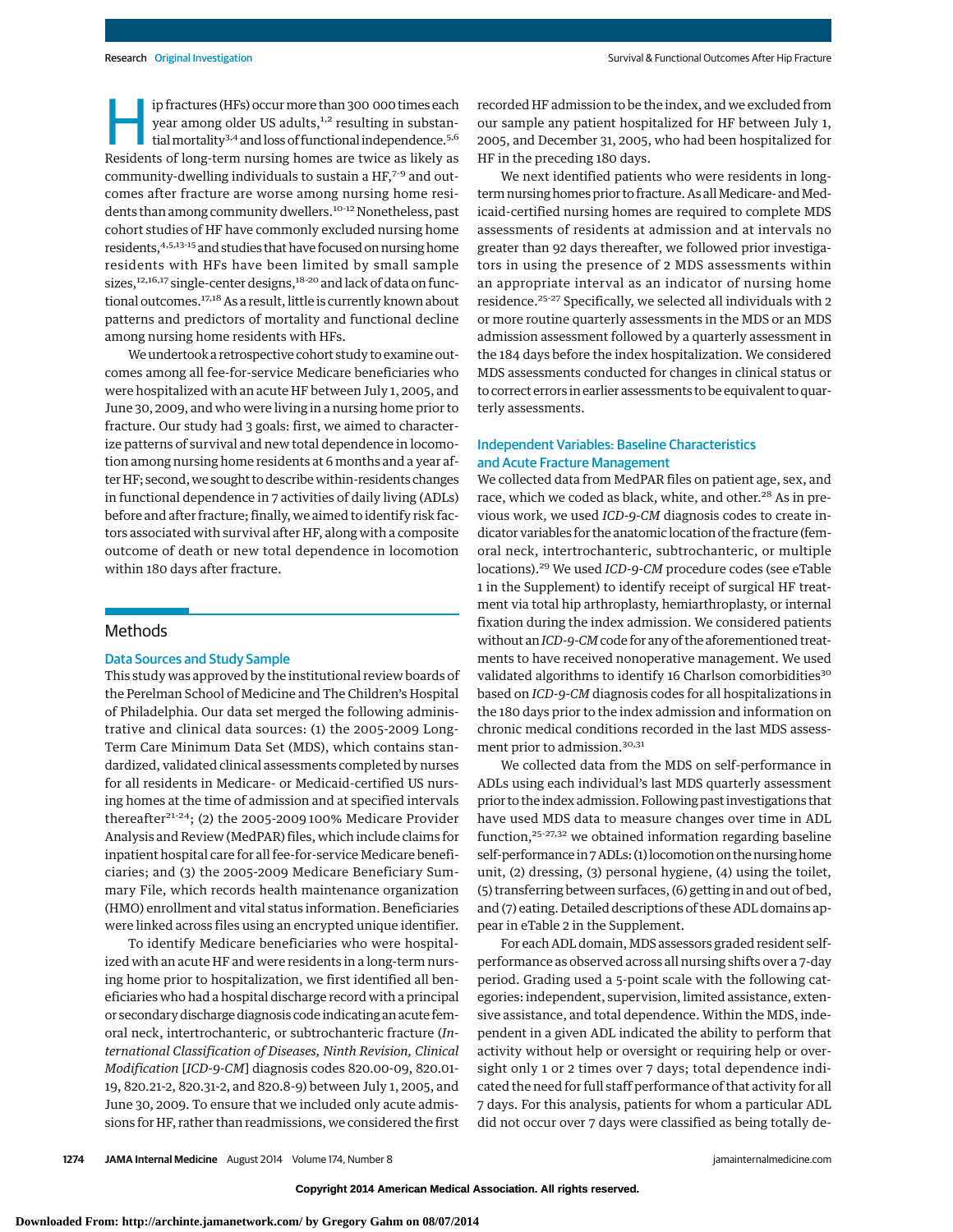pendent in that domain. A detailed description of the MDS ADL self-performance grading scale appears in eTable 3 in the [Supplement.](http://jama.jamanetwork.com/article.aspx?doi=10.1001/jamainternmed.2014.2362&utm_campaign=articlePDF%26utm_medium=articlePDFlink%26utm_source=articlePDF%26utm_content=jamainternmed.2014.2362)

To obtain a measure of baseline cognitive status, we used the MDS Cognitive Performance Scale (CPS).<sup>33</sup> The CPS is a validated measure that grades cognition on a 7-point scale ranging from "intact" to "very severe impairment" based on MDS items describing cognition over a 7-day period. Increasing CPS values correlate highly with decreasing scores on the Folstein Mini-Mental Status Examination.33,34 As with prefracture ADL assessments, baseline CPS scores were obtained from the last available MDS assessment prior to the index admission.

### Outcome Variables

Our primary outcome was death from any cause within 180 days of hospital admission. In addition, we examined postfracture self-performance for each of the 7 ADLs as recorded in the last available MDS assessment within 180 days after the index admission. Following past investigations of survival and locomotion outcomes after HF,<sup>16,35</sup> we also created a composite outcome of death by 180 days or new total dependence in locomotion at the last available assessment within 180 days among all patients who were not totally dependent in locomotion at baseline. Among individuals for whom we had at least 365 days of follow-up data (ie, those hospitalized between July 1, 2005, and December 31, 2008), we also examined mortality at 365 days and a composite outcome of death by 365 days or new total dependence in locomotion at the latest available assessment within 365 days.

## Statistical Analyses

Initial analyses used descriptive statistics and Kaplan-Meier survival curves to characterize baseline features and outcomes among the full study sample and separately amongmen and women. To assess within-residents changes in ADL function before and at 180 days after fracture, we examined the distribution of postfracture MDS self-performance scores within each ADL domain among patients with the same level of baseline self-performance in that ADL. To account for deaths, these analyses added a sixth outcome category, corresponding to death within 180 days, to the 5-level MDS self-performance scale.<sup>36</sup> Patients who survived to 180 days after hospital admission but had no recorded postfracture MDS assessments (362 patients [0.6% of the study sample]) were included in our calculations for 180-day mortality but excluded from calculations related to 180-day functional outcomes; we took an analogous approach in analyzing 365-day outcomes.

We developed a multivariate Cox proportional hazards model to measure the adjusted association of baseline patient factors and acute fracture management with postfracture survival, considering the survival time to be right censored for all patients who were alive as of December 31, 2009. As a supplementary analysis, we also developed a regression model to predict a binary outcome of death at 180 days; this model used multivariate Poisson regression with robust variance estimates<sup>37-39</sup> to measure the adjusted relative risks (RRs) of mortality associated with specific patient factors and fracture management approaches. Finally, to measure the adjusted association of baseline patient factors and acute fracture management with the composite outcome (death or new total dependence in locomotion within 180 days), we estimated adjusted RRs using a multivariate Poisson regression model with robust variance estimates.

We chose variables for inclusion in our regression models based on clinical judgment and literature review. They included age, sex, race, Charlson comorbidity index score,<sup>30</sup> fracture location, fracture management approach (internal fixation, hemiarthroplasty, total hip arthroplasty, or nonoperative management), baseline cognitive performance, baseline locomotion self-performance, and the number out of 6 nonlocomotion ADLs with independent self-performance at baseline. While the survival model and the 180-day mortality model each included all patients in our study sample, the model for our composite outcome excluded those individuals who were totally dependent in locomotion at baseline. As longitudinal studies of health that exclude decedents may produce misleading results,<sup>36,40</sup> we did not carry out regression analyses restricted to patients who survived to 180 days after HF. Analyses used SAS 9.3 (SAS institute) statistical software. *P* < .05 was considered statistically significant.

## Results

Of 724 699 fee-for-service Medicare beneficiaries hospitalized with a HF over the study period, 60 111 (8.3%) were nursing home residents. Among these individuals, themedian time between the last prefracture MDS assessment and the index admission was 39 days (interquartile range [IQR], 18-63 days). Among patients who survived to 180 days after fracture, the median number of days between the index admission and the last available MDS assessment within 180 days was 128 days (IQR, 103-166 days); within this group, the timing of the last available MDS assessment ranged from 3 days to 180 days after admission.

Long-term nursing home patients with HF had a high degree of baseline comorbidity, ADL dependence, and cognitive impairment (Table 1). Within the overall sample, 26.6% had a Charlson score of 4 or greater. At the last available MDS assessment prior to admission, 31.0% of the sample was independent in locomotion, but only 5.8% of the sample were independent in 6 of 6 nonlocomotion ADLs. At baseline, 9.3% were cognitively intact. During the index hospitalization, 11.8% of patients had no evidence of surgical HF treatment. Baseline characteristics differed between men and women in our sample; while men more often had high degrees of comorbidity, women demonstrated a higher degree of dependence in locomotion (see eTable 4 in the [Supplement\)](http://jama.jamanetwork.com/article.aspx?doi=10.1001/jamainternmed.2014.2362&utm_campaign=articlePDF%26utm_medium=articlePDFlink%26utm_source=articlePDF%26utm_content=jamainternmed.2014.2362).

Of 60 111 patients in our full sample, 21 766 (36.2%) died by 180 days after fracture (Figure 1 and Table 2). Median survival time after fracture was 377 days (IQR, 70-1002 days). Of the 52 734 patients who were not totally dependent in locomotion at baseline, 28 225 (53.5%) either died or were newly dependent in locomotion within 180 days; among patients who survived to 180 days, new total dependence in locomotion occurred in 9438 of 33 947 (27.8%).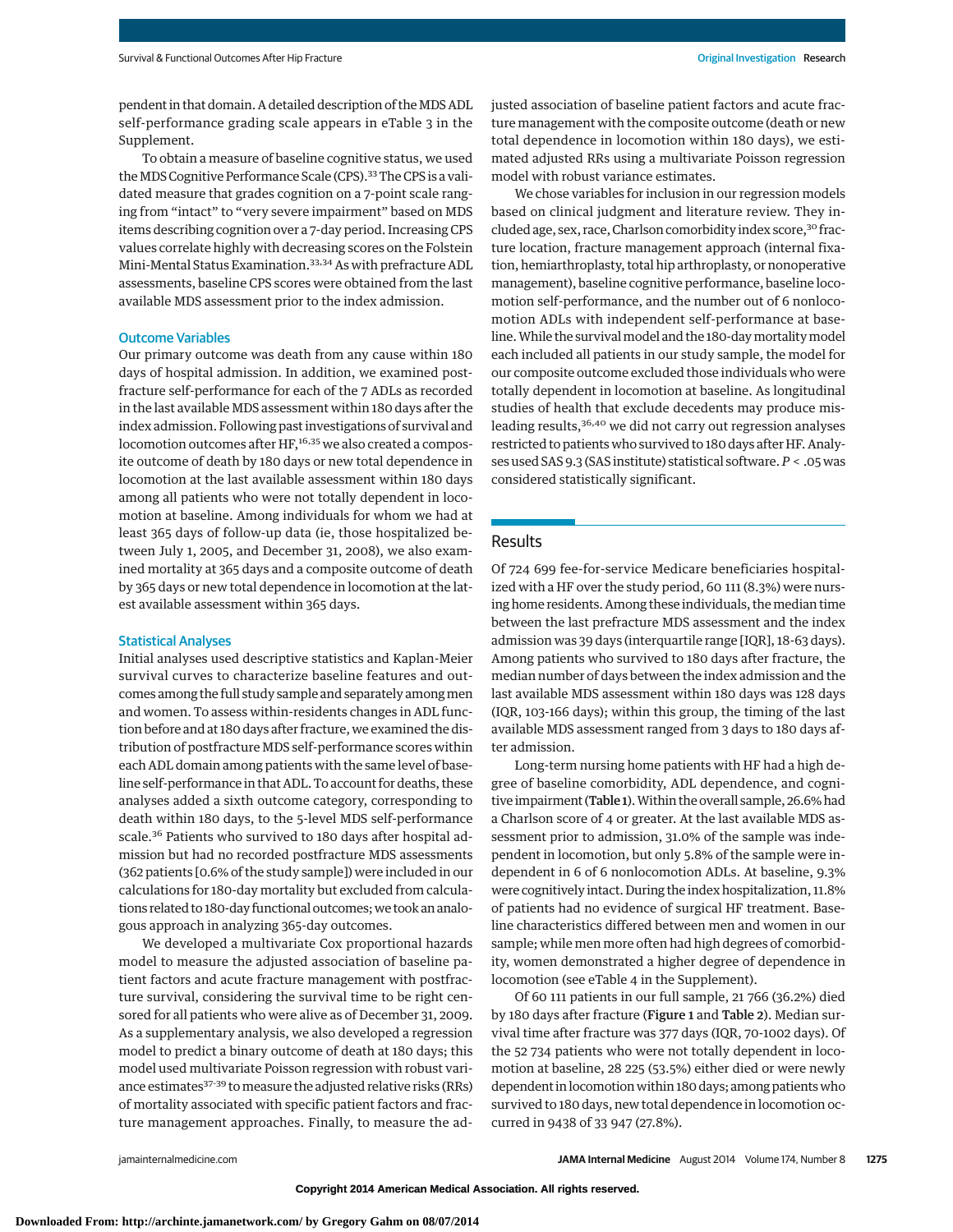Table 1. Baseline Characteristics and Acute Fracture Management in 60111 Long-term US Nursing Home Residents Hospitalized With Hip Fractures Between July 1, 2005, and June 30, 2009

| Characteristic/Management                                       | Residents, No. (%) |
|-----------------------------------------------------------------|--------------------|
| Sex                                                             |                    |
| Female                                                          | 45 345 (75.4)      |
| Male                                                            | 14 766 (24.6)      |
| Age, y                                                          |                    |
| $\leq$ 75                                                       | 6662 (11.1)        |
| 76-80                                                           | 8408 (14.0)        |
| 81-85                                                           | 14 343 (23.9)      |
| 86-90                                                           | 15 930 (26.5)      |
| $\geq$ 91                                                       | 14 768 (24.6)      |
| Race                                                            |                    |
| White                                                           | 55 241 (91.9)      |
| <b>Black</b>                                                    | 3335 (5.5)         |
| Other                                                           | 1535 (2.6)         |
| Charlson score                                                  |                    |
| 0                                                               | 4967 (8.3)         |
| 1                                                               | 15 228 (25.3)      |
| $\overline{2}$                                                  | 13 918 (23.2)      |
| 3                                                               | 10 027 (16.7)      |
| $\overline{4}$                                                  | 6551 (10.9)        |
| $\geq 5$                                                        | 9420 (15.7)        |
| Baseline cognitive performance                                  |                    |
| Intact                                                          | 5586 (9.3)         |
| Borderline intact                                               | 5600 (9.3)         |
| Mild impairment                                                 | 10 120 (16.8)      |
| Moderate impairment                                             | 25 296 (42.1)      |
| Moderate-severe impairment                                      | 6340 (10.5)        |
| Severe impairment                                               | 5889 (9.8)         |
| Very severe impairment                                          | 1280(2.1)          |
| Baseline dependence in locomotion                               |                    |
| Independent                                                     | 18 638 (31.0)      |
| Requires supervision                                            | 12 022 (20.0)      |
| Requires limited assistance                                     | 12 497 (20.8)      |
| Requires extensive assistance                                   | 9884 (16.4)        |
| Total dependence                                                | 7070 (11.8)        |
| No. out of 6 nonlocomotion ADLs<br>with functional independence |                    |
| 6                                                               | 3503 (5.8)         |
| $4 - 5$                                                         | 5743 (9.6)         |
| $2 - 3$                                                         | 11 263 (18.7)      |
| $0 - 1$                                                         | 39 602 (65.9)      |
| Fracture location                                               |                    |
| Femoral neck                                                    | 28 380 (47.2)      |
| Intertrochanteric                                               | 25 535 (42.5)      |
| Subtrochanteric                                                 | 2088 (3.5)         |
| Multiple locations                                              | 4108 (6.8)         |
| Acute fracture management                                       |                    |
| Hemiarthroplasty                                                | 18 760 (31.2)      |
| Internal fixation                                               | 33 273 (55.4)      |
| Total hip arthroplasty                                          | 1009(1.7)          |
| Nonoperative management                                         | 7069 (11.8)        |
|                                                                 |                    |

Abbreviation: ADLs, activities of daily living (activities assessed include bed mobility, transferring, dressing, personal hygiene, eating, and toileting).

Figure 1. Survival at up to 365 Days Among 60111 US Long-term Care Residents Hospitalized With Hip Fracture Between July 1, 2005, and June 30, 2009



Male patients demonstrate a lower probability of survival than women at all time points after fracture (P < .001 by log-rank test).

Among the 52 914 patients with at least 1 year of available follow-up data, 24 883 (47.0%) died by 365 days. Among the 46 842 of these patients who were not totally dependent in locomotion at baseline, 28 114 (60.5%) either died or experienced new total dependence in locomotion within 365 days. Among the 24 984 patients without total dependence in locomotion at baseline who had at least 365 days of follow-up data and who survived 365 days after fracture, 6618 (26.5%) were totally dependent in locomotion at 365 days.

Outcomes differed according to sex; compared with women, death by 180 days and the 180-day composite outcome each occurred more frequently among men. Dependence in locomotion also occurred frequently among patients who died within 180 days of fracture; among the 16 153 decedents who had at least 1 postfracture ADL measurement, 90% were either totally dependent or required extensive assistance in locomotion at the last available assessment prior to death.

Within individual residents, differences in the degree of independence in locomotion before and after fracture varied according to baseline locomotion status (Figure 1). Among patients who were fully independent in locomotion at baseline, 21.0% both survived to 180 days and were independent in locomotion at their last available assessmentwithin 180days.Amongpatients who required supervision in locomotion at baseline and among thosewho required limited assistance for locomotion at baseline, 16.2% and 22.1%, respectively, both survived to 180 days and attained or exceeded their prefracture level of independence in locomotion by the last available assessment within 180 days (Figure 2). Marked within-residents changes in ADL selfperformance also occurred in transferring between surfaces,mobility in bed, dressing, personal hygiene, and toileting; smaller changes occurred in ADL self-performance related to eating (see eFigure in the [Supplement\)](http://jama.jamanetwork.com/article.aspx?doi=10.1001/jamainternmed.2014.2362&utm_campaign=articlePDF%26utm_medium=articlePDFlink%26utm_source=articlePDF%26utm_content=jamainternmed.2014.2362).

In our proportional hazards model, male sex, increasing age, white race, and high levels of comorbidity, cognitive impairment, locomotion dependence, and dependence in nonlocomotion ADLs were all significantly associated with de-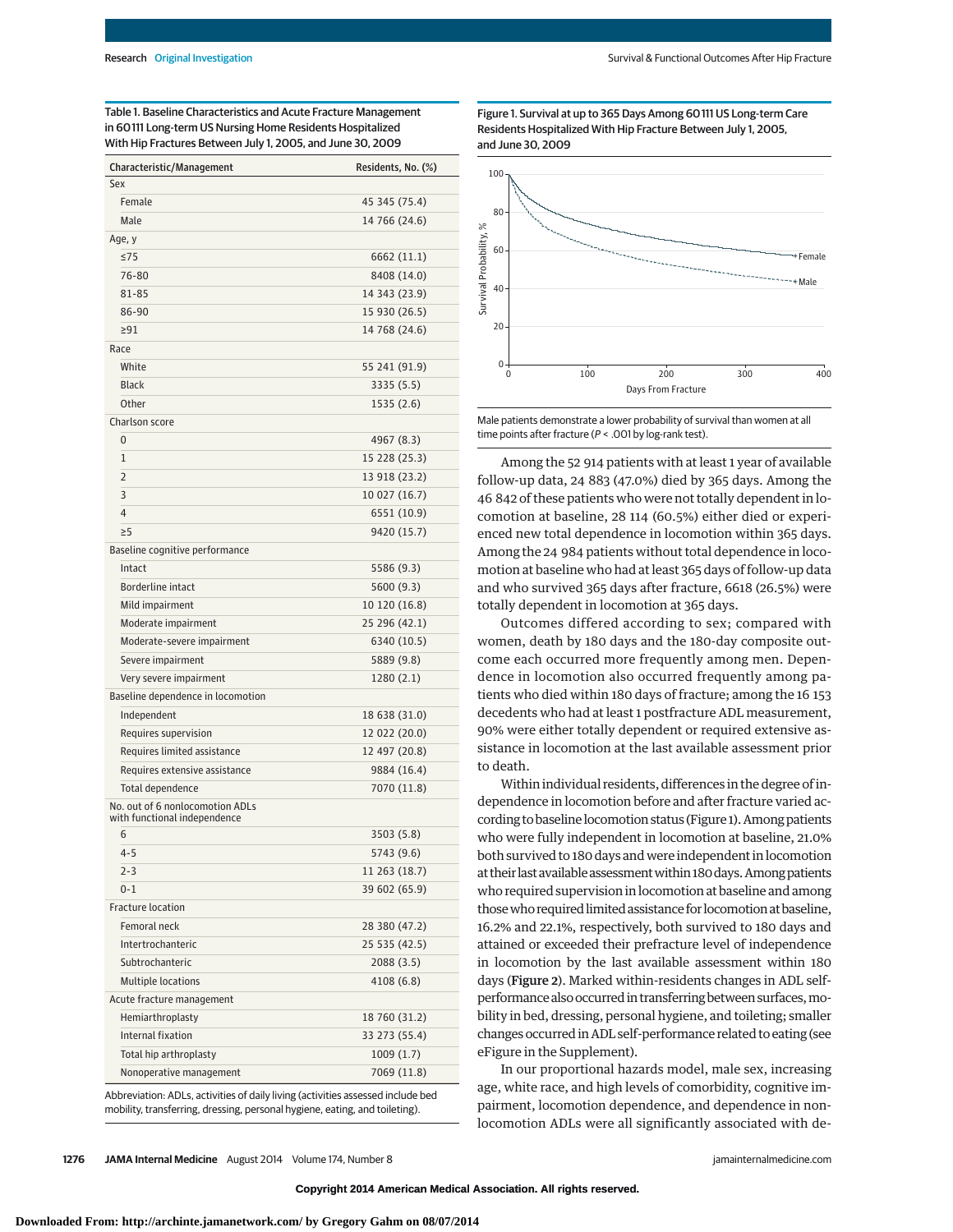#### Table 2. Study Outcomes

|                                                                      |                      | Residents, No./Total (%) |                    |                            |  |
|----------------------------------------------------------------------|----------------------|--------------------------|--------------------|----------------------------|--|
| Outcome                                                              | All                  | <b>Female</b>            | Male               | P Value,<br>Male vs Female |  |
| Death at 180 d <sup>a</sup>                                          | 21766/60111 (36.2)   | 15 009/45 345 (33.1)     | 6757/14766 (45.8)  | < 0.001                    |  |
| Death or new total disability<br>in locomotion at 180 d <sup>b</sup> | 28 225/52 734 (53.5) | 20 517/39 508 (51.9)     | 7708/13 226 (58.3) | < 0.001                    |  |

<sup>a</sup> Sample includes all patients in starting cohort.

b Sample includes all patients without total dependence in locomotion at baseline and all patients who either died by 180 days or who survived to 180 days and had a valid Minimum Data Set assessment in the first 180 d following admission.

Figure 2. Survival to 180 Days and Within-Residents Changes in Locomotion Self-performance Among 59749 Nursing Home Residents Hospitalized With Hip Fractures Between July 1, 2005, and June 30, 2009



For individuals within a given category of baseline locomotion self-performance, the corresponding horizontal bar shows the fraction of patients who died within 180 days, along with the distribution of postfracture locomotion scores at the last available assessment within 180 days among survivors. The bold vertical line intersecting each bar demarcates the fraction of individuals within a baseline locomotion category who both survived to 180 days and regained or exceeded their baseline level of locomotion self-performance at the latest available assessment within 180 days after fracture.

creases in adjusted postfracture survival. Decreased survival was also seen among patients with nonfemoral neck fractures, patients undergoing hemiarthroplasty or total hip arthroplasty vs internal fixation, and patients who received nonoperative management (Table 3). The factors most strongly associated with decreased survival after fracture were age older than 90 years (vs ≤75 years: hazard ratio [HR], 2.17; 95% CI, 2.09- 2.26 [*P* < .001]), nonoperative fracture management (vs internal fixation: HR, 2.08; 95% CI, 2.01-2.15 [*P* < .001]), and a Charlson score of 5 or greater (vs 0: HR, 1.66; 95% CI, 1.58-1.73 [*P* < .001]).We obtained qualitatively similar results from amultivariate Poisson regression model that used the same set of independent variables to predict a binary outcome of death at 180 days (see eTable 5 in the [Supplement\)](http://jama.jamanetwork.com/article.aspx?doi=10.1001/jamainternmed.2014.2362&utm_campaign=articlePDF%26utm_medium=articlePDFlink%26utm_source=articlePDF%26utm_content=jamainternmed.2014.2362).

Most factors associated with decreased adjusted survival were also associatedwith an increased adjusted risk of our composite outcome of death or new total dependence in locomotion within 180 days, although black patients were at slightly elevated risk of experiencing this outcome compared with white patients (RR, 1.05; 95% CI, 1.02-1.09 [*P* = .002]). In our Poisson regression model, the factors most strongly associated with the composite adverse outcome were very severe cognitive impairment (vs intact cognition: RR, 1.66; 95% CI, 1.56- 1.77 [*P* < .001]), nonoperative fracturemanagement (vs internal fixation: RR, 1.48; 95% CI, 1.45-1.51 [*P* < .001]), and age over 90 years (vs ≤75 years: RR, 1.42; 95% CI, 1.37-1.46 [*P* < .001]).

## Discussion

In this study of 60 111 US long-term nursing home residents, HFs were associated with substantial mortality and increases in ADL dependence. By 180 days after fracture, more than 1 in 3 patients had died, including nearly 1 of every 2 men. Among those individuals who had some degree of functional independence in locomotion at baseline, 1 of 2 had either died or developed new total dependence in locomotion within 180 days after fracture.

Hip fractures were associated with profound increases in dependence in multiple ADLs. Among patients who were fully independent in locomotion at baseline or required supervision or limited assistance, approximately 1 in 5 survived to regain their prefracture level of independence in locomotion at 180 days after fracture; similar patterns were observed for other ADLs, including transferring, mobility in bed, personal hygiene, and toileting.

Finally, we identified several risk factors for adverse outcomes after HF among nursing home residents. We classified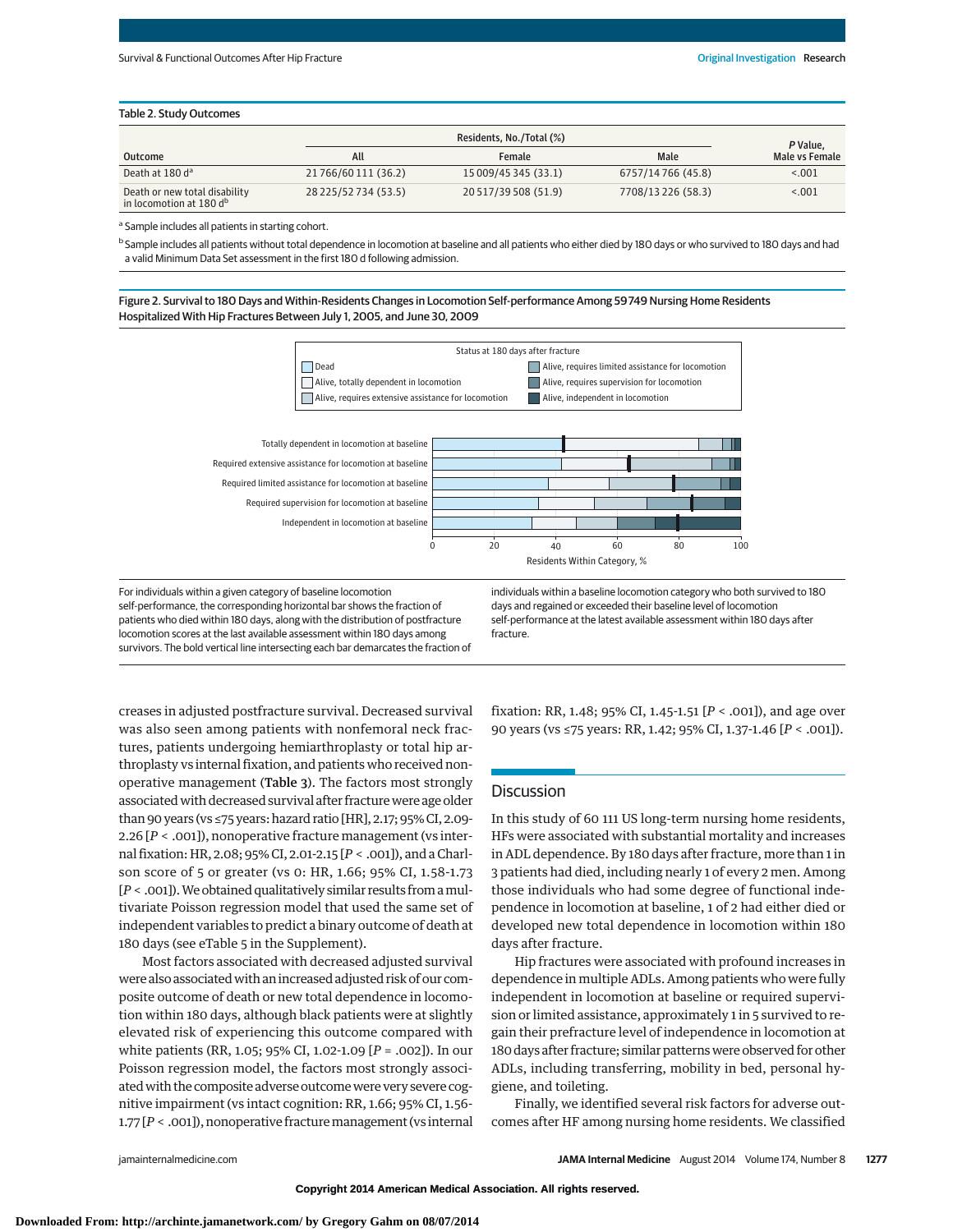|                                                                                             | Adjusted HR (95% CI)<br>for Survival After<br><b>Admission for Hip</b> |         | Adjusted RR (95% CI)<br>for Death or New Total<br>Disability in Locomotion at |         |
|---------------------------------------------------------------------------------------------|------------------------------------------------------------------------|---------|-------------------------------------------------------------------------------|---------|
| Predictor                                                                                   | Fracture (95% CI) <sup>a</sup>                                         | P Value | 180 Days After Hip Fracture <sup>b</sup>                                      | P Value |
| Sex                                                                                         |                                                                        |         |                                                                               |         |
| Female                                                                                      | 1 [Reference]                                                          |         | 1 [Reference]                                                                 |         |
| Male                                                                                        | $1.54(1.51-1.58)$                                                      | < .001  | $1.14(1.12-1.16)$                                                             | < .001  |
| Age, y                                                                                      |                                                                        |         |                                                                               |         |
| $\leq$ 75                                                                                   | 1 [Reference]                                                          |         | 1 [Reference]                                                                 |         |
| 76-80                                                                                       | $1.20(1.15-1.25)$                                                      | < .001  | $1.08(1.05-1.13)$                                                             | < .001  |
| 81-85                                                                                       | $1.40(1.34-1.45)$                                                      | < .001  | $1.18(1.14-1.22)$                                                             | < 0.01  |
| 86-90                                                                                       | $1.65(1.59-1.72)$                                                      | < .001  | 1.26 (1.22-1.30)                                                              | < 0.01  |
| 291                                                                                         | 2.17 (2.09-2.26)                                                       | < .001  | $1.42(1.37-1.46)$                                                             | < 0.01  |
| Race                                                                                        |                                                                        |         |                                                                               |         |
| White                                                                                       | 1 [Reference]                                                          |         | 1 [Reference]                                                                 |         |
| <b>Black</b>                                                                                | $0.77(0.73-0.80)$                                                      | < .001  | $1.05(1.02-1.09)$                                                             | .002    |
| Other                                                                                       | $0.74(0.70-0.79)$                                                      | < .001  | $0.94(0.90-0.99)$                                                             | .03     |
| Charlson score                                                                              |                                                                        |         |                                                                               |         |
| 0                                                                                           | 1 [Reference]                                                          |         | 1 [Reference]                                                                 |         |
| $\mathbf{1}$                                                                                | $1.10(1.05-1.15)$                                                      | < .001  | $1.05(1.02-1.09)$                                                             | .005    |
| $\overline{2}$                                                                              | $1.22(1.17-1.28)$                                                      | < .001  | $1.06(1.03-1.10)$                                                             | < .001  |
| 3                                                                                           | $1.35(1.29-1.41)$                                                      | < .001  | $1.11(1.07-1.15)$                                                             | < .001  |
| $\overline{4}$                                                                              | $1.44(1.37-1.51)$                                                      | < .001  | $1.13(1.09-1.18)$                                                             | < .001  |
| $\geq$ 5                                                                                    | $1.66(1.58-1.73)$                                                      | < .001  | $1.20(1.16-1.25)$                                                             | < .001  |
| Baseline cognitive performance                                                              |                                                                        |         |                                                                               |         |
| Intact                                                                                      | 1 [Reference]                                                          |         | 1 [Reference]                                                                 |         |
| Borderline intact                                                                           | $1.01(0.96-1.06)$                                                      | .65     | $1.01(0.97-1.05)$                                                             | .63     |
| Mild impairment                                                                             | $1.09(1.05-1.14)$                                                      | < .001  | $1.07(1.04-1.11)$                                                             | < .001  |
| Moderate impairment                                                                         | $1.14(1.10-1.19)$                                                      | < .001  | $1.18(1.14-1.22)$                                                             | < .001  |
| Moderate-severe impairment                                                                  | $1.22(1.17-1.28)$                                                      | < .001  | $1.34(1.29-1.40)$                                                             | < .001  |
| Severe impairment                                                                           | $1.29(1.23-1.35)$                                                      | < .001  | $1.42(1.37-1.47)$                                                             | < 0.01  |
| Very severe impairment                                                                      | $1.16(1.07-1.25)$                                                      | < .001  | 1.66 (1.56-1.77)                                                              | < 0.01  |
| Baseline dependence<br>in locomotion                                                        |                                                                        |         |                                                                               |         |
| Independent                                                                                 | 1 [Reference]                                                          |         | 1 [Reference]                                                                 |         |
| Requires supervision                                                                        | $1.02(0.99-1.05)$                                                      | .25     | $1.02(1.00-1.05)$                                                             | .051    |
| Requires limited assistance                                                                 | $1.08(1.04-1.11)$                                                      | < 0.001 | $1.09(1.06-1.11)$                                                             | < 0.01  |
| Requires extensive assistance                                                               | $1.16(1.12-1.20)$                                                      | < .001  | $1.16(1.13-1.19)$                                                             | < .001  |
| Total dependence                                                                            | $1.12(1.08-1.17)$                                                      | < .001  | <b>NA</b>                                                                     |         |
| No. out of 6 nonlocomotion<br>ADLs with functional<br>independence at baseline <sup>c</sup> |                                                                        |         |                                                                               |         |
| 6                                                                                           | 1 [Reference]                                                          |         | 1 [Reference]                                                                 |         |
| $4 - 5$                                                                                     | $1.13(1.07-1.19)$                                                      | < .001  | $1.17(1.11-1.23)$                                                             | < .001  |
| $2 - 3$                                                                                     | $1.23(1.17-1.30)$                                                      | < .001  | $1.30(1.24-1.37)$                                                             | < .001  |
| $0 - 1$                                                                                     | $1.27(1.20-1.33)$                                                      | < .001  | $1.30(1.24-1.37)$                                                             | < .001  |
| Fracture location                                                                           |                                                                        |         |                                                                               |         |
| Femoral neck                                                                                | 1 [Reference]                                                          |         | 1 [Reference]                                                                 |         |
| Intertrochanteric                                                                           | $1.10(1.07-1.13)$                                                      | < .001  | $1.10(1.07-1.12)$                                                             | < .001  |
| Subtrochanteric                                                                             | $1.09(1.02-1.15)$                                                      | .006    | $1.18(1.12-1.23)$                                                             | 1001    |
| Multiple locations                                                                          | $1.13(1.08-1.18)$                                                      | < .001  | $1.13(1.10-1.17)$                                                             | < .001  |
| Acute fracture management                                                                   |                                                                        |         |                                                                               |         |
| Internal fixation                                                                           | 1 [Reference]                                                          |         | 1 [Reference]                                                                 |         |
| Total hip arthroplasty                                                                      | $1.15(1.06-1.25)$                                                      | < .001  | $1.10(1.03-1.18)$                                                             | .003    |
| Hemiarthroplasty                                                                            | $1.10(1.07-1.14)$                                                      | < .001  | $1.12(1.10-1.15)$                                                             | 1001    |
| Nonoperative management                                                                     | $2.08(2.01-2.15)$                                                      | < .001  | $1.48(1.45-1.51)$                                                             | < .001  |

Abbreviations: ADLs, activities of daily living; HR, hazard ratio; NA, not applicable; RR, relative risk.

<sup>a</sup> Sample includes all patients in starting cohort (N = 60 111).

- **b** Sample includes all patients without total dependence in locomotion at baseline and all patients who either died by 180 days or who survived to 180 days and had a valid Minimum Data Set assessment in the first 180 days following admission  $(n = 52 734)$ .
- <sup>c</sup> Activities assessed include bed mobility, transferring, dressing, personal hygiene, eating, and toileting.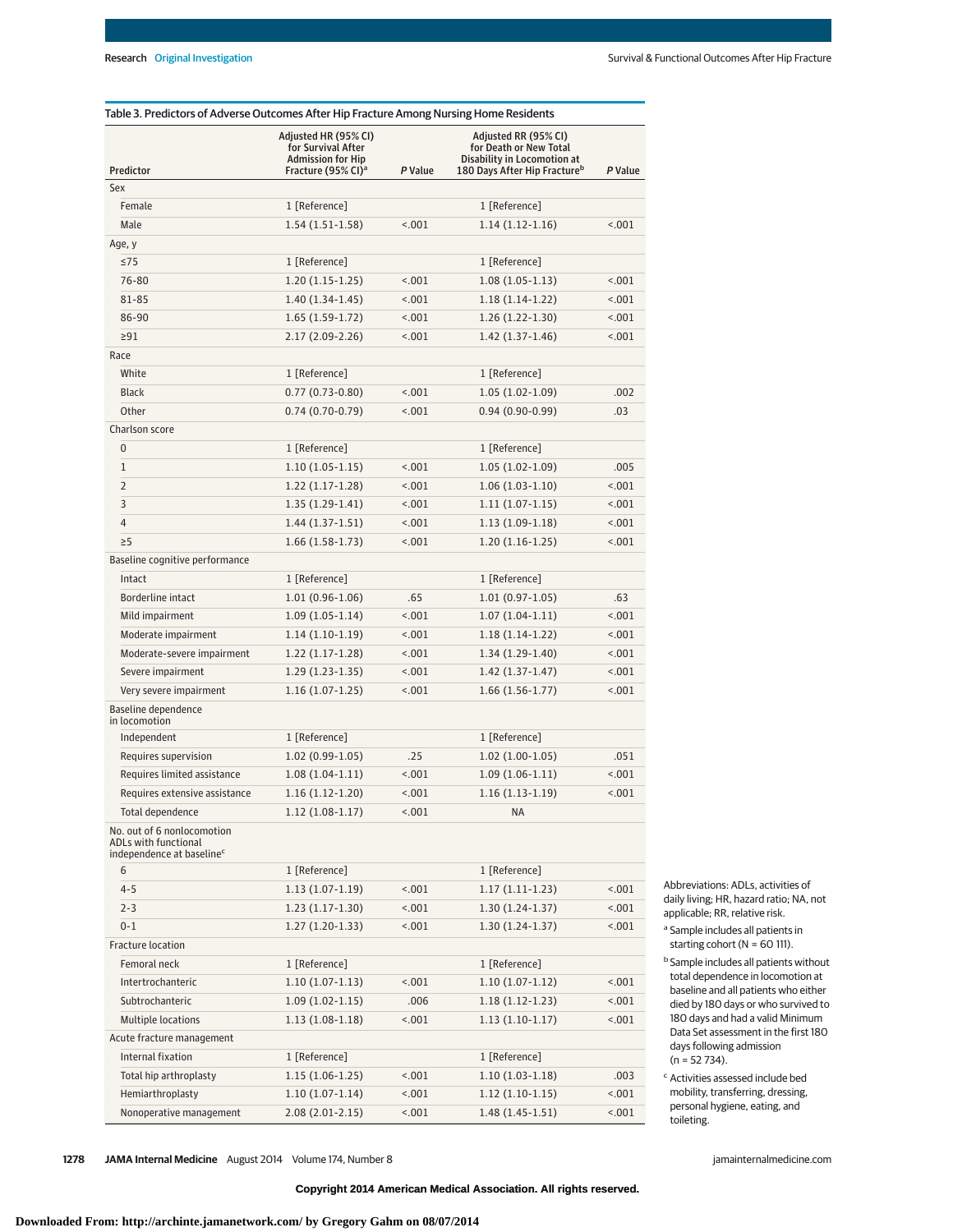11.8% of patients in our sample as having received nonoperative management, a rate approximately twice that seen in the overall Medicare population.<sup>41</sup> Within our cohort, nonoperative care was associated with marked decreases in survival after HF and a substantially greater adjusted risk of death or new total dependence in locomotion within 180 days compared with internal fixation. While this finding may be due in part to the sickest patients electing to undergo nonoperative management, it would also be consistent with a substantial negative effect of nonoperative care on outcomes. Beyond nonoperative fracture management, male sex, increasing age, white race, high levels of comorbidity, advanced cognitive impairment, nonfemoral neck fracture location, and increasing baseline ADL dependence were all associated with decreased survival after HF. Most of these same factors were also associated with a significantly elevated risk of the composite outcome of death or new total dependence in locomotion within 180 days, although we did observe black patients to be at a slightly higher risk of experiencing the composite outcome compared with white patients. Overall, the presence of very severe cognitive impairment at baseline was associated with the greatest increase in the risk of this outcome.

Poor outcomes among long-term nursing home residents with HF have previously been noted in small cohort studies<sup>12,16,17</sup> and single-center investigations.<sup>18-20</sup> For example, in a study of 195 long-term care residents from a single US institution who experienced a HF between 1999 and 2006, Berry and colleagues<sup>18</sup> noted an overall mortality rate of 40% at 1 year. Similarly, among 60 ambulatory nursing home patients with HF in Canada in 2008 and 2009, Beaupre and colleagues<sup>16</sup> noted a 45% mortality rate and a combined rate of death or new inability to ambulate of 63% at 1 year. Among 38 patients with end-stage dementia and HF, the majority of whom were long-term nursing home residents, Morrison and Siu<sup>20</sup> reported a 6-month mortality of 55%.

Our study confirms and extends these prior findings. To our knowledge, ours is the largest and most comprehensive study to date of outcomes following HF among nursing home residents. By taking advantage of a large, national data set, this study provides a reliable and highly generalizable description of the experiences of nursing home residents who experience HFs. Furthermore, it provides important insight into the heterogeneous nature of HF as a clinical syndrome. While past investigators have identified selected risk factors for adverse outcomes after HF in general,<sup>10,11</sup> our findings offer new evidence regarding specific baseline risk factors for adverse outcomes at 180 days among nursing home residents who experience HFs.

Our study has limitations. Because MedPAR files do not contain records on HMO patients, we were unable to identify

HMO patients with HF. While our study data set contained detailed clinical information on the patients in our sample, we cannot rule out unobserved differences in severity of illness that may have partially explained differences in outcomes we observe across groups of patients, such as those receiving operative vs nonoperative care. Because we did not examine the effect of postacute care services on outcomes, we cannot comment here on the impact of variations in the quality of postfracture nursing home care on survival or functional recovery. Furthermore, because additional recovery may have occurred beyond the date of each patient's latest availableMDS assessment, our analyses may underestimate the true extent of functional recovery at 180 days. Finally, as our composite outcome incorporates information on both survival and postfracture locomotion, it should not be interpreted as a measure of the relative likelihood of new dependence in locomotion after fracture per se; rather, it is a more general indicator of the likelihood of an adverse health outcome, defined here as death or the development of new total dependence within 180 days after fracture.

# **Conclusions**

Despite these limitations, our findings have important implications for clinical practice and health care delivery. Residents of long-term nursing facilities represent a uniquely vulnerable subset of all patients with HF, and approaches to clinical care for these individuals should consider the high probability of death and functional disability after fracture in this group. In particular, the extreme rates of mortality and functional disability documented herein suggest that counseling regarding prognosis for survival and recovery, explicit discussions of goals of care, and aggressive efforts to control pain and other distressing symptoms represent essential components of management for nursing home residents with HF. At the same time, our observation of substantially worse risk-adjusted outcomes among patients receiving nonoperative management suggests that indicated operative fracture treatment may be reasonable even in the presence of advanced comorbidity, cognitive impairment, or baseline functional dependence if it is consistent with patients' overall goals of care. More generally, our findings emphasize the importance of continued efforts to prevent HFs among nursing home residents, and they stress the need for further research on the potential for quality improvement initiatives, potentially including specialized inpatient geriatric fracture programs, to improve outcomes among nursing home residents who sustain HFs.

#### ARTICLE INFORMATION

**Accepted for Publication:** March 25, 2014.

**Published Online:** June 23, 2014. doi[:10.1001/jamainternmed.2014.2362.](http://jama.jamanetwork.com/article.aspx?doi=10.1001/jamainternmed.2014.2362&utm_campaign=articlePDF%26utm_medium=articlePDFlink%26utm_source=articlePDF%26utm_content=jamainternmed.2014.2362)

**Author Affiliations:** Department of Anesthesiology and Critical Care, Perelman School of Medicine at the University of Pennsylvania, Philadelphia (Neuman, Silber); Leonard Davis Institute for Health Economics, the University of Pennsylvania, Philadelphia (Neuman, Silber, Werner); Center for Outcomes Research, Children's Hospital of Philadelphia, Philadelphia (Silber, Passarella); Department of Pediatrics, Perelman School of Medicine at the University of Pennsylvania, Philadelphia (Silber); Health Care Management Department, the Wharton School, the University of Pennsylvania, Philadelphia (Silber); Department of

Epidemiology and Public Health, University of Maryland School of Medicine, Baltimore (Magaziner); Department of Orthopedic Surgery, Perelman School of Medicine at the University of Pennsylvania, Philadelphia (Mehta); Division of General Internal Medicine, Department of Internal Medicine, Perelman School of Medicine at the University of Pennsylvania, Philadelphia (Werner).